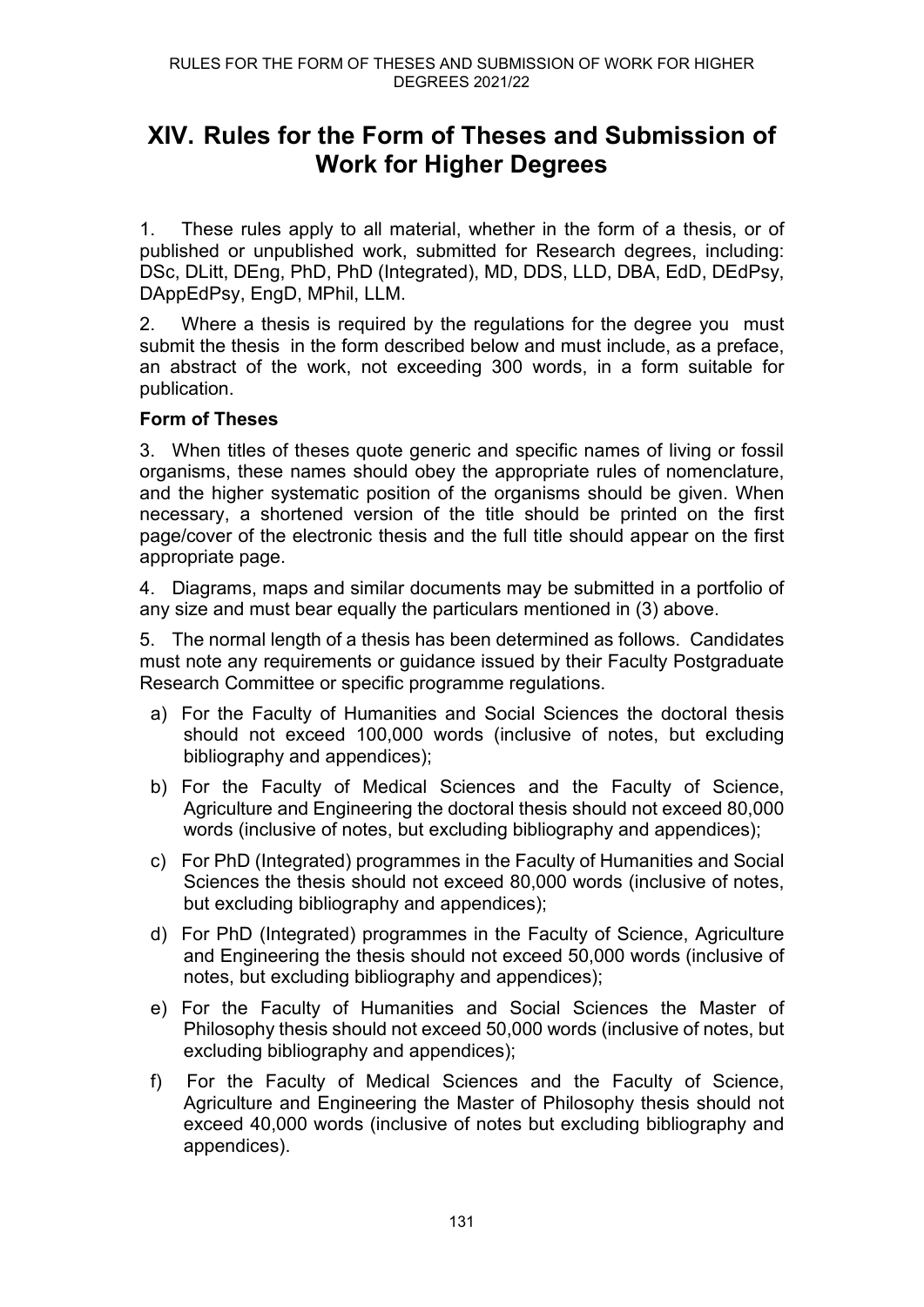- g) There are different word limits for the following Practice-Based research degrees in Arts and Humanities and these are detailed in the [Handbook](https://www.ncl.ac.uk/student-progress/pgr/publications/)  [for Examiners of Research Degrees:](https://www.ncl.ac.uk/student-progress/pgr/publications/)
	- Fine Art and Digital Cultures PhD
	- Music PhD
	- Film Practice PhD
	- Theatre/Performance PhD
	- Creative Writing PhD
	- Architecture, Planning and Landscape MPhil and PhD
	- Creative Practice PhD in Museum, Gallery and Heritage Studies
	- Creative Practice in Public History PhD

6. If your thesis exceeds the maximum word-limit, you should apply for a concession from the relevant Dean of Postgraduate Studies before submission.

# **Submission of Work**

.

7. You must submit an electronic copy of your thesis for examination to the Graduate School and this will become the property of the University.

8. The electronic copy of your thesis will normally be sent to your Examiners, unless it has been previously agreed to provide a soft-bound copy at the appointment of your Examiners.

9. You must submit a research degree Examination Entry Form or statement, along with the electronic copy of your thesis, which contains, where appropriate:

- a) a declaration that the thesis is your own work and has correctly acknowledged any work of others, in accordance with University and Academic Unit guidance on good academic conduct, and that no part of the material offered has been previously submitted for a degree of other qualification in this or any other University;
- b) a statement showing where joint work is included and what part of it is your independent contribution;
- c) a statement from your Academic Supervisor certifying that you have satisfactorily completed and complied with the required terms of your research degree programme.

On receipt of the Examination Entry Form, the Graduate School will certify that you have fulfilled all financial obligations to the University.

10. If you are recommended for an award, you must submit the following to the Graduate School before the degree is awarded:

a) An electronic copy of the thesis, which must bear your name, the title of the thesis, the name of the degree for which the thesis is submitted and the date of successful examination.

The electronic copy of your thesis should be in a format that adheres to the guidance in the ['Guidelines for the Submission and Format of](https://www.ncl.ac.uk/media/wwwnclacuk/studentprogress/files/pgr/2020/Guideline%20for%20Submission%20and%20Format%20of%20Theses%20August%202020.pdf)  [Theses'](https://www.ncl.ac.uk/media/wwwnclacuk/studentprogress/files/pgr/2020/Guideline%20for%20Submission%20and%20Format%20of%20Theses%20August%202020.pdf). Thereafter the thesis is subject to the University Library's regulations and rules.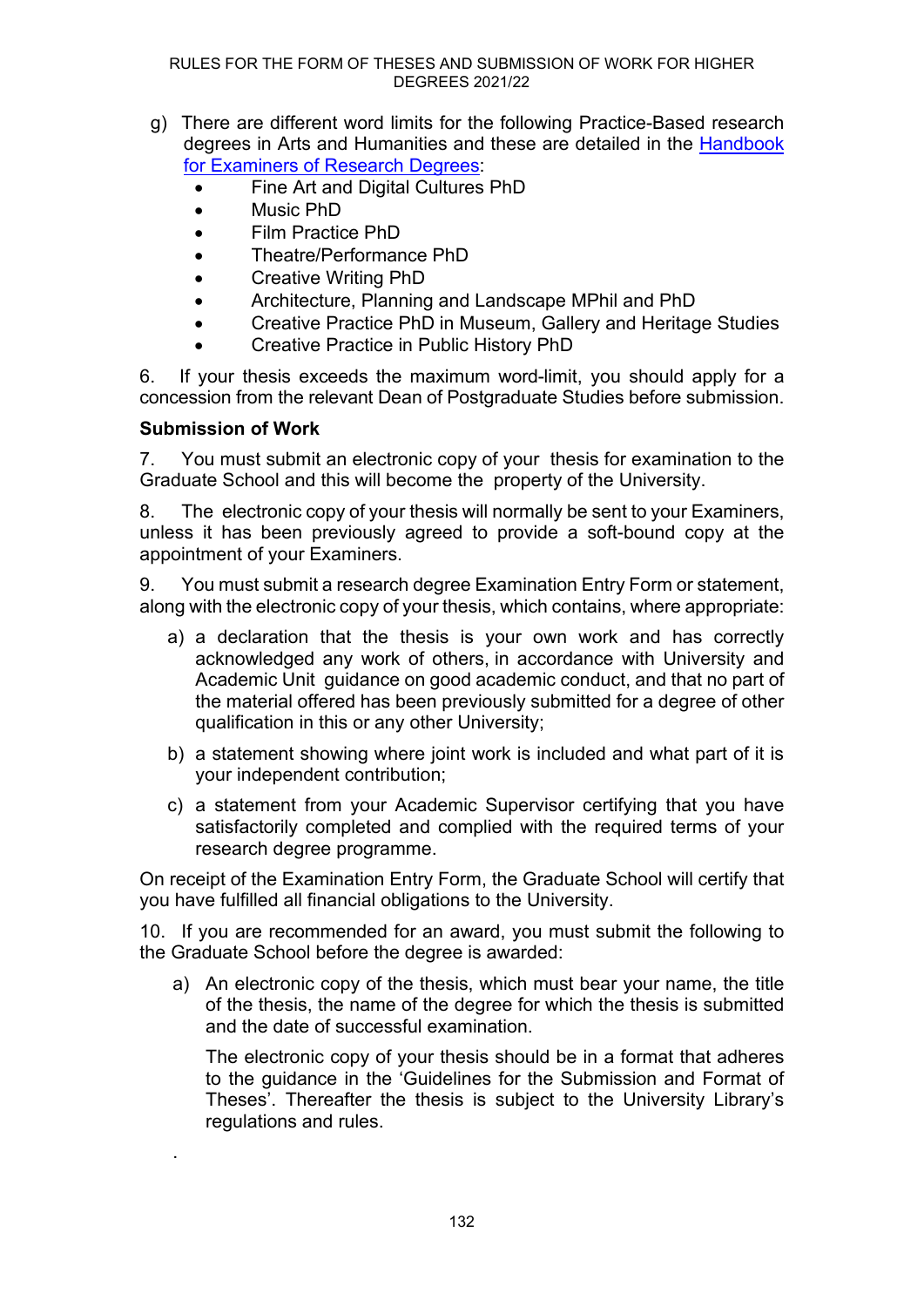- b) Where work other than a thesis is required, one copy will be submitted, unless directed by the Graduate School to submit a second copy.
- c) A completed [Library Deposit Licence for Print and Electronic Theses.](https://www.ncl.ac.uk/student-progress/pgr/activities/examination/)

Bibliographic details of all theses are sent to the British Library, and electronic copies will be added to the national EThOS database.

11. The copyright in all material submitted for a higher degree remains with you.

12. All theses have a standard period of restriction for consultation of 6 months**,** following which the electronic version will be made available. If a longer restriction is required, you should contact the Graduate School to request extended restriction when you submit the final version of your thesis. Requests must comply with the criteria set out in the Freedom of Information Act 2000.

# **Published Work Submissions – for Staff Candidates Only**

13. If you are a staff candidate who is submitting for a Doctor of Philosophy by Published Work, you should submit the published works in the approved form in accordance with the rules outlined above. In addition, you will submit:

- a) a list of the published works submitted;
- b) an accompanying Doctoral Statement concerning the work submitted and setting out the proposed basis for the award of the degree and placing the work in its wider context;
- c) the relevant submission form or forms.

14. In the case of jointly authored publications included in your published work submission, you will submit a form for each publication indicating the percentage share of the work attributable to you. You will be required to obtain, before submission of each form, signatures from each co-author and collaborator certifying your share of the work concerned.

15. Publications selected for submission by you should demonstrate progressive development or coherence in research activity.

16. The amount of research activity should be equivalent to that expected from a three-year full-time PhD.

17. All items must have been produced within a minimum of three years and a maximum of six years.

18. The number and scope of the works required for a Doctor of Philosophy by Published Work submission, and the nature and length of the accompanying Doctoral Statement are detailed below (as determined in each Faculty and approved by the University Education Committee). The number of publications should be increased pro-rata if jointly authored publications are submitted.

19. You should not include multiple versions of the same paper in your submission

# 20. *Humanities and Social Sciences*

a) The submission should normally comprise of at least five articles in refereed journals or the equivalent in books, monographs, works of art,